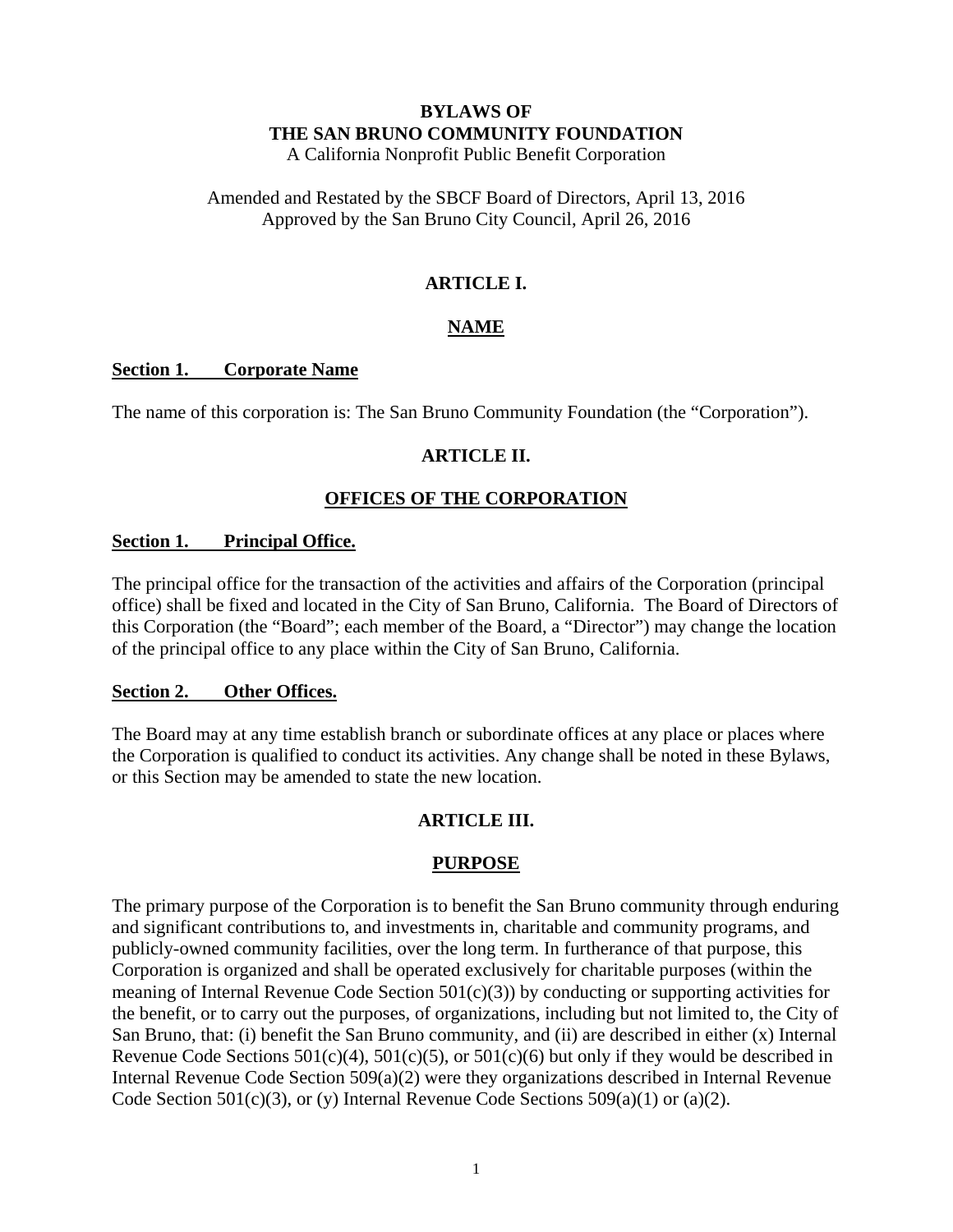# **ARTICLE IV.**

### **MEMBERS**

#### **Section 1. Member.**

The Corporation shall have no voting members within the meaning of the Nonprofit Corporation Law.

### **ARTICLE V.**

### **BOARD OF DIRECTORS**

### **Section 1. General Corporate Powers.**

Subject to the provisions and limitations of the California Nonprofit Public Benefit Corporation Law and any other applicable laws, all powers and activities of the Corporation shall be exercised directly by or under the ultimate direction of the Board.

#### **Section 2. Specific Powers.**

Without prejudice to the general powers set forth in Section 1 of this Article, but subject to the same limitations and to the approval rights of the City Council of the City of San Bruno (the "City" or "City Council") provided in Article XVI, the Board of Directors shall have the power to:

- (a) Appoint and remove, at the pleasure of the Board, all the Corporation's officers and agents, prescribe powers and duties for them that are consistent with law, with the Articles of Incorporation, and with these Bylaws, and require from them security for faithful performance of their duties.
- (b) Adopt and use a corporate seal and alter the forms of the seal and certificates.
- (c) Borrow money and incur indebtedness on behalf of the Corporation and cause to be executed and delivered for the Corporation's purposes, in the corporate name, promissory notes, bonds, debentures, deeds of trust, mortgages, pledges, hypothecations, and other evidences of debt and securities, subject to the reserved powers set forth in Section 3, below.

#### **Section 3. Authorized Number and Qualifications.**

- (a) The authorized number of Directors shall be an odd number not fewer than five (5) and no more than eleven (11), as determined by action of the City Council.
- (b) No Director shall serve concurrently as a member of the San Bruno City Council.
- (c) A majority of the authorized number of Directors shall be residents of the City of San Bruno; provided, however, that a non-resident Director need not be removed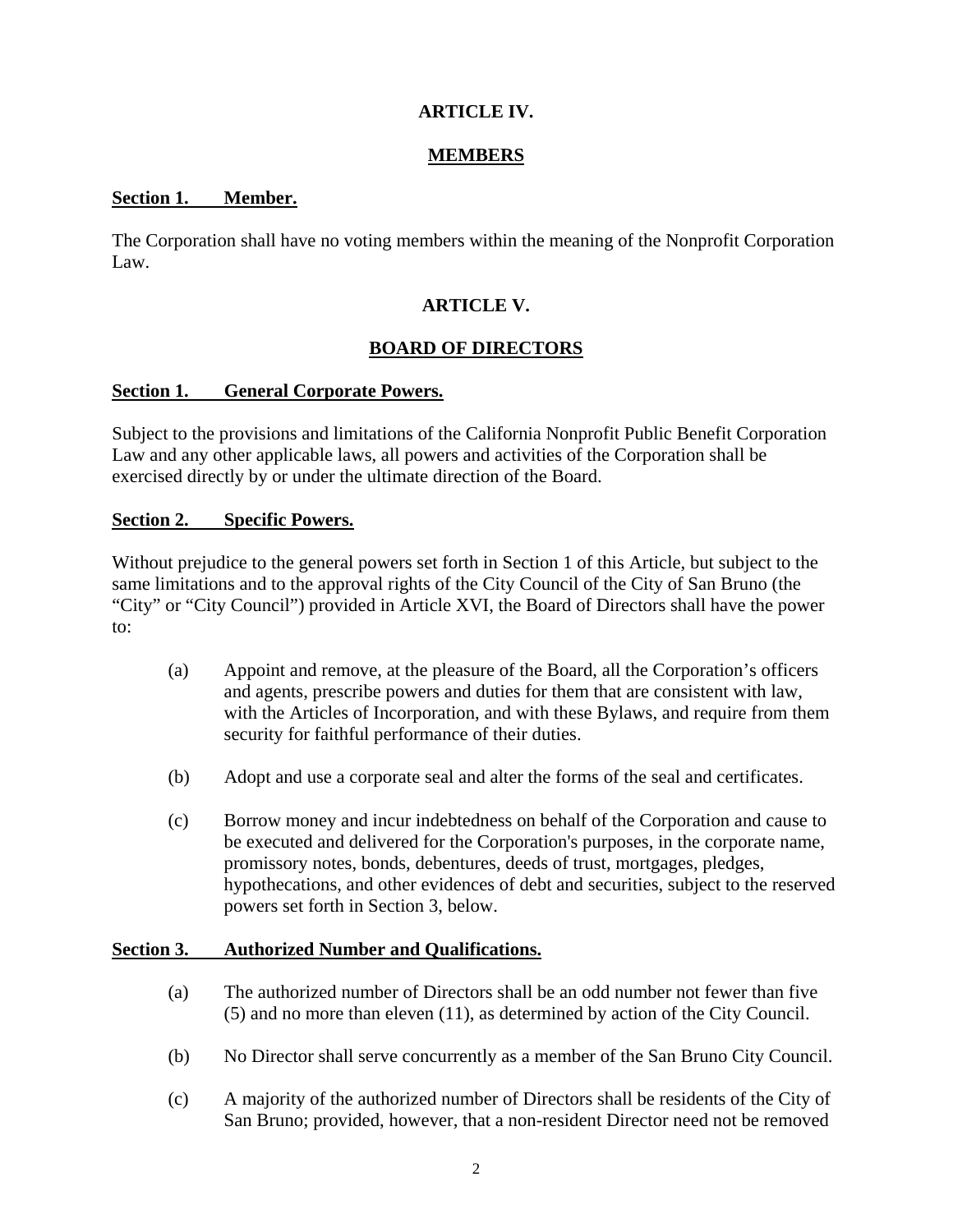solely to comply with such requirement. Among non-residents, preference may be given to representatives of a business or other entity located in or with a substantial interest in the City. Directors should include individuals with particular expertise in areas applicable to the operation of a nonprofit entity, such as financial, investment, legal, philanthropic, or community-based programs.

(d) Directors shall serve without compensation.

### **Section 4. Restriction of Interested Persons as Directors.**

No person serving on the Board may be an interested person. An interested person is:

- (a) Any person compensated by the Corporation for services rendered to it within the previous twelve (12) months, whether as a full-time or part-time employee, independent contractor, or otherwise, excluding any expense reimbursement paid to a Director as Director; and
- (b) Any brother, sister, ancestor, descendant, spouse, domestic partner, brother-inlaw, sister-in-law, son-in-law, daughter-in-law, mother-in-law, or father-in-law of such person.

However, any violation of the provisions of this Section shall not affect the validity or enforceability of any transaction entered into by the Corporation.

# **Section 5. Designation and Removal of Directors.**

All Directors shall be designated and may be removed by the City Council.

### **Section 6. Term.**

Terms shall be for four years, starting on January 1 of each year, staggered so that a roughly equal number of terms ends every two years, with designated Directors having initial two-year terms where necessary. No Director shall hold office for longer than two consecutive terms; a two-year term followed by a four-year term shall constitute two consecutive terms. However, an unexpired term of less than one-half of a full term shall not count as a term for the purpose of the term limits in this Section. A Director may be reappointed two years after serving two consecutive terms.

### **Section 7. Events Causing Vacancy.**

A vacancy or vacancies on the Board shall exist on the occurrence of the following:

- (a) The death or resignation of any Director;
- (b) The declaration of a vacancy by majority vote of all Directors then in office, excluding the vote of the Director at issue, when a Director has been declared of unsound mind by an order of court, been convicted of a felony, been found by final order or judgment of any court to have breached a duty under Article 3 of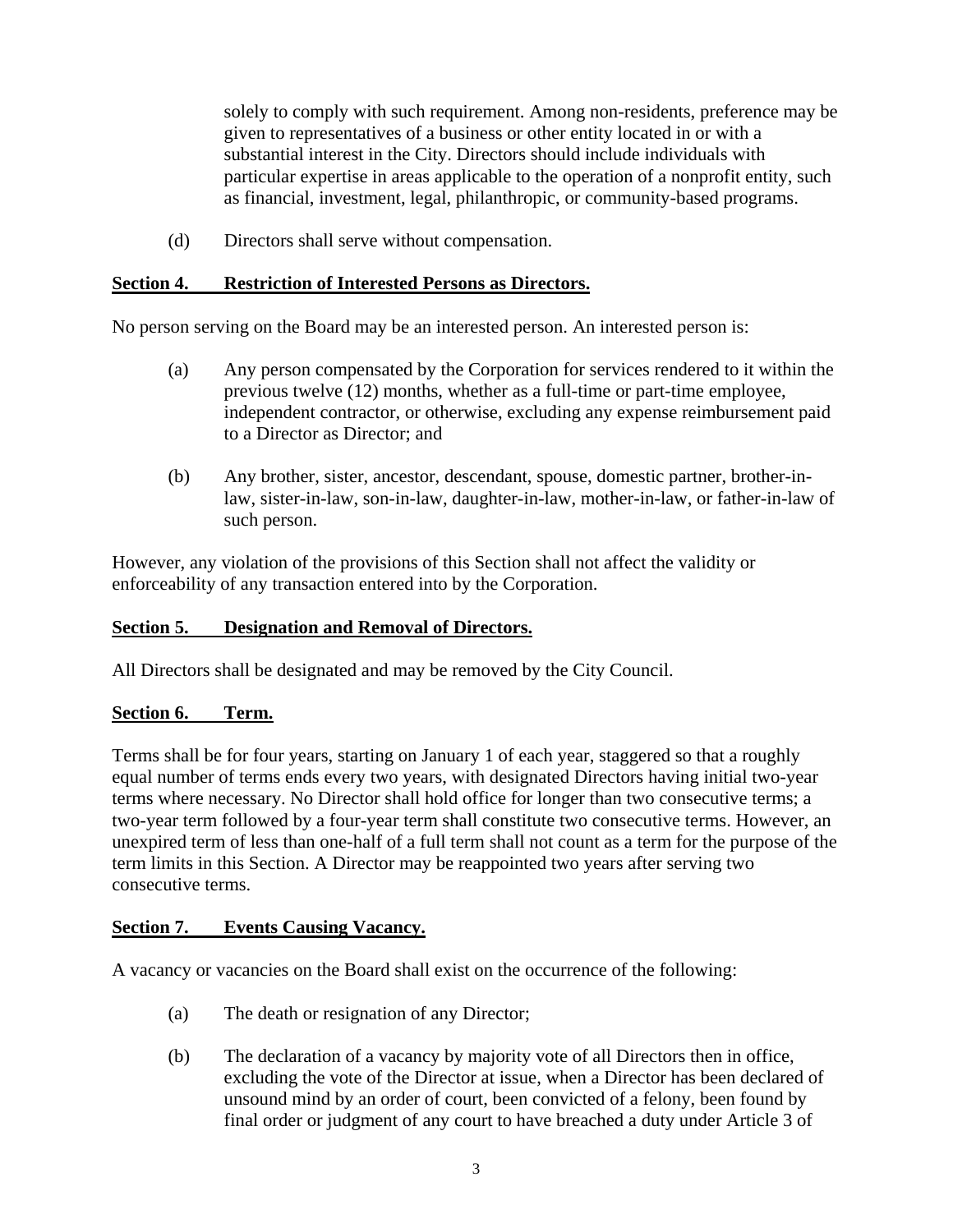Chapter 2 of the California Nonprofit Public Benefit Corporation Law, or failed or ceased to meet any required qualification of a Director that was in effect at the beginning of that Director's current term of office;

- (c) The action of the City Council to remove any Director upon a finding of cause by a two-thirds (2/3) vote of the total number of authorized Directors;
- (d) The increase of the authorized number of Directors;
- (e) Expiration of a Director's term of office; or
- (f) Action by the City Council to remove a Director.

Vacancies shall be filled by the City Council as provided in Section 5.

### **Section 8. Resignations.**

Except as provided below, any Director may resign by giving written notice to the President or Secretary of the Board. The resignation shall be effective when the notice is given unless it specifies a later time for the resignation to become effective. If a Director's resignation is effective at a later time, the City Council shall appoint a successor to take office as of the date when the resignation becomes effective. Except on notice to the Attorney General of California, no Director may resign if the Corporation would be left without a duly selected Director or Directors. A Director's resignation may not be rescinded, revoked, or withdrawn.

### **Section 9. Compensation and Reimbursement.**

The Directors shall serve without compensation, though they may be reimbursed for their reasonable expenditures on behalf of the Corporation if approved by the Board.

### **Section 10. Approval of Executive Compensation.**

The Board (or an authorized committee of the Board) shall review and approve the compensation, including benefits, of the Executive Director to assure that such compensation is just and reasonable and given in return for services actually rendered to this Corporation. This review and approval shall occur upon the hiring of the officer, whenever the officer's term of employment (if any) is renewed or extended, and whenever the officer's compensation is modified (unless the modification extends to substantially all employees).

# **ARTICLE VI.**

# **DIRECTORS' MEETINGS**

### **Section 1. Place of Meetings.**

Regular meetings of the Board shall be held at any place in the City of San Bruno. At least four (4) meetings of the Board shall be held each year, including the annual meeting required by Section 3, below.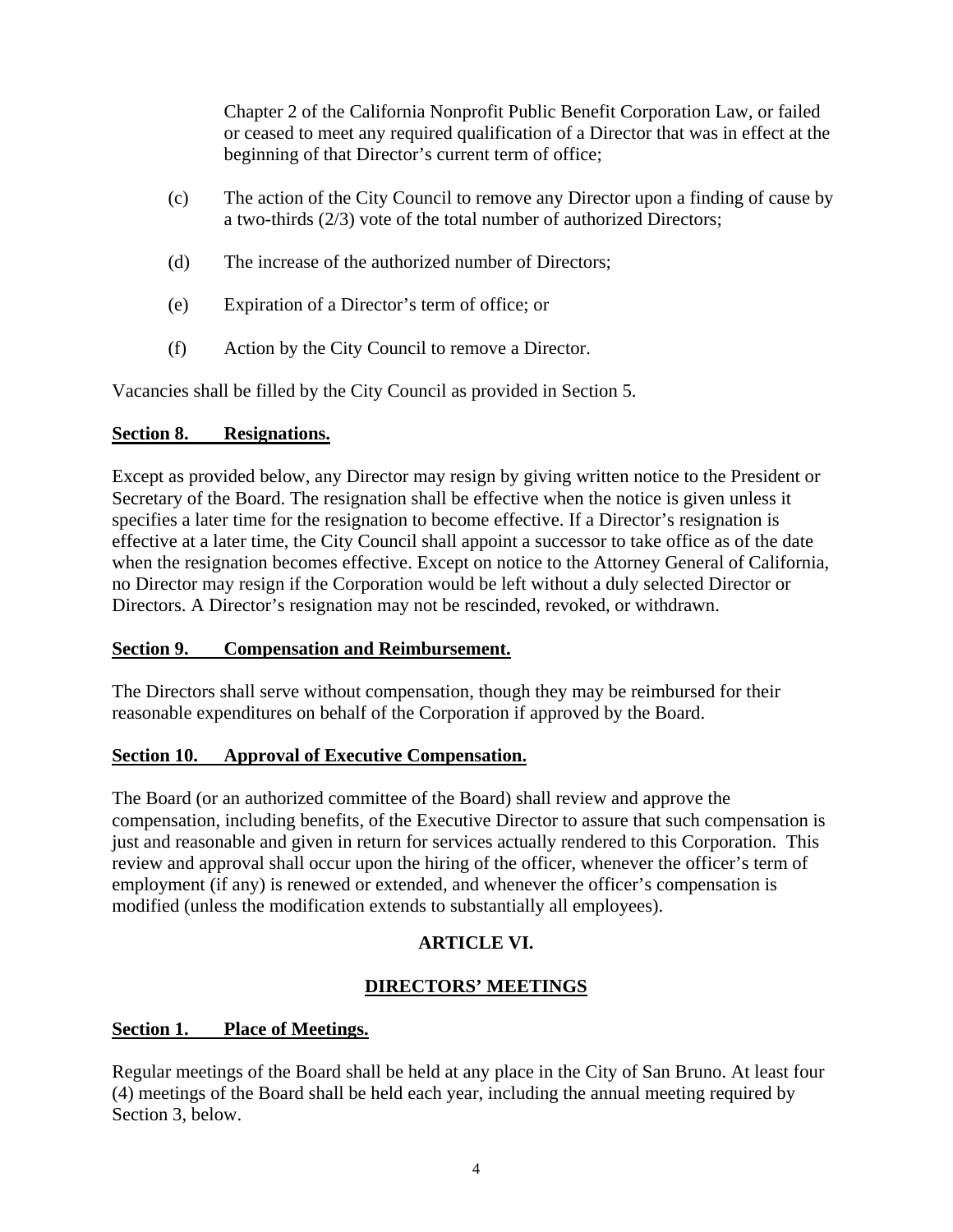# **Section 2. Method of Meetings.**

All meetings of the Board of Directors, or any committee thereof, shall be called, noticed, held, and conducted in accordance with the applicable provisions of the Ralph M. Brown Act (the "Brown Act") (commencing with Section 54950 of the California Government Code). The Board of Directors shall take no action other than at a meeting called, noticed, and held pursuant to these Bylaws.

# **Section 3. Annual Meeting.**

The Board shall hold a regular meeting for purposes of organization, election of officers, and transaction of other business. Notwithstanding any other provision of these Bylaws, the annual meeting shall be held in the City of San Bruno, California.

### **Section 4. Other Regular Meetings.**

Other regular meetings of the Board may be held at such time and place as the Board may fix from time to time.

### **Section 5. Authority to Call Special Meetings.**

Special meetings of the Board for any purpose may be called at any time pursuant to the Brown Act.

### **Section 6. Quorum.**

A majority of the authorized number of Directors shall constitute a quorum for the transaction of business, except to adjourn. Every action taken or decision made by a majority of the Directors present at a duly held meeting at which a quorum is present shall be the act of the Board, including, without limitation, those provisions relating to:

- (a) Approval of certain transactions between corporations having common directorships;
- (b) Creation of and appointments to committees of the Board; and
- (c) Indemnification of Directors.

A meeting at which a quorum is initially present may continue to transact business, despite the withdrawal of Directors, if any action taken or decision made is approved by at least a majority of the required quorum for that meeting.

# **Section 7. Adjournment.**

A majority of the Directors present, whether or not a quorum is present, may adjourn any meeting to another time and place pursuant to the Brown Act.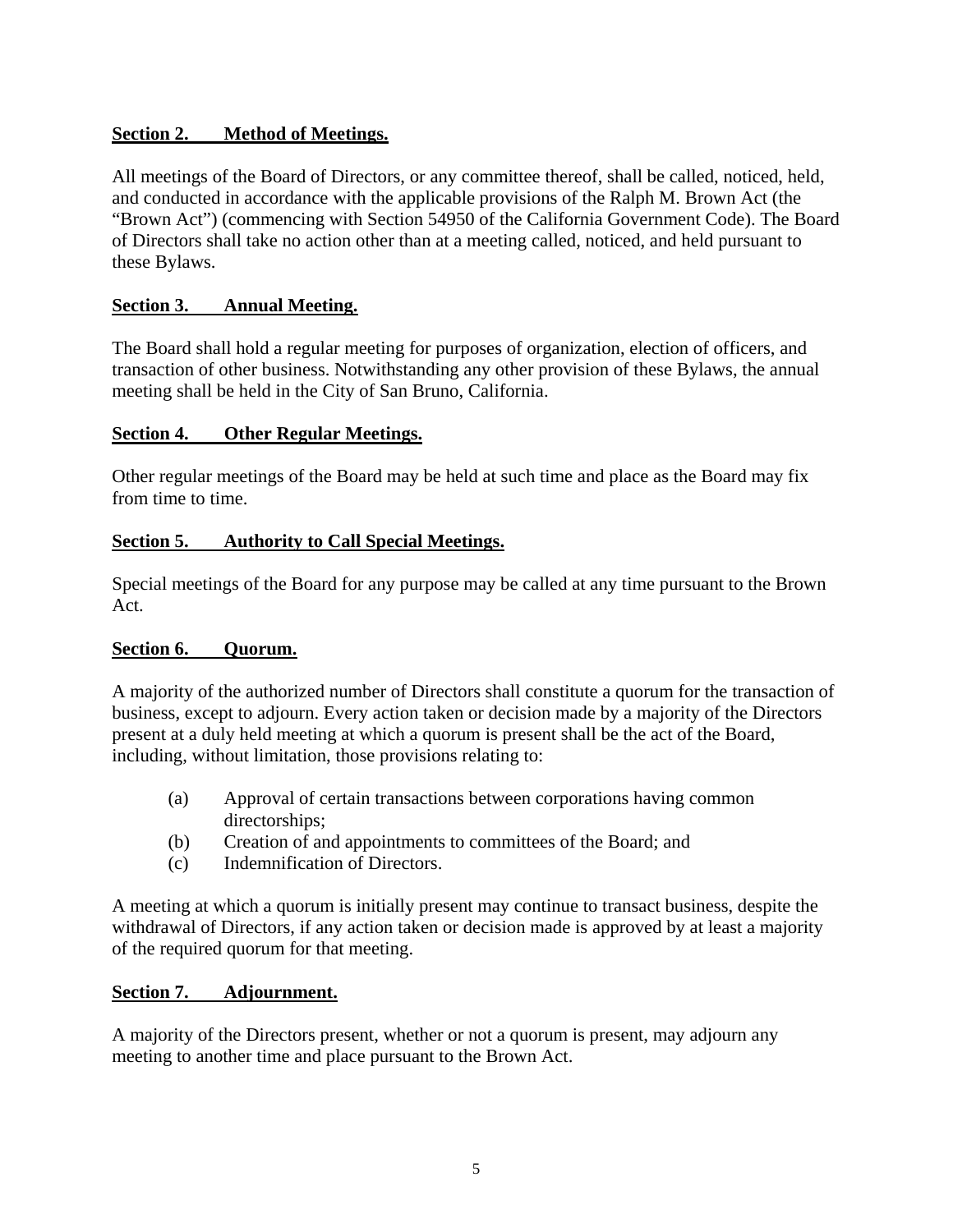# **ARTICLE VII.**

### **COMMITTEES**

#### **Section 1. Committees of the Board.**

The Board, by resolution adopted by a majority of the Directors then in office provided a quorum is present, may create one or more committees, each consisting of two or more Directors and no one who is not a Director, to serve at the pleasure of the Board. Members of Committees shall serve without compensation. Committees are authorized to create subcommittees in their discretion to assist in the work of the committee. Appointments to committees of the Board shall be by majority vote of the Directors then in office. No committee, regardless of Board resolution, may:

- (a) Fill vacancies on the Board or on any committee that has the authority of the Board;
- (b) Fix compensation of the Directors for serving on the Board or on any committee;
- (c) Amend or repeal Bylaws or adopt new Bylaws;
- (d) Amend or repeal any resolution of the Board that by its express terms is not so amendable or repealable;
- (e) Create any other committees of the Board or appoint the members of committees of the Board;
- (f) Expend corporate funds to support a nominee for Director after more people have been nominated for Director than can be appointed;
- (g) Approve any contract or transaction to which the Corporation is a party and in which one or more of its Directors has a material financial interest, except as special approval is provided for in Section 5233(d)(3) of the California Corporations Code; or
- (h) Approve the merger, reorganization, voluntary dissolution, or disposition of substantially all of the assets of the Corporation.

### **Section 2. Meetings and Action of Committees of the Board.**

Meetings and actions of committees of the Board shall be governed by, held, and taken in accordance with the provisions of these Bylaws and conducted in accordance with the applicable provisions of the Brown Act concerning meetings and other Board actions, except that the time for regular meetings of such committees and the calling of special meetings of such committees may be determined either by Board resolution or, if there is none, by resolution of the committee of the Board. Minutes of each meeting of any committee of the Board shall be kept and shall be filed with the corporate records. The Board may adopt rules for the governance of any committee, provided they are consistent with these Bylaws, or, in the absence of rules adopted by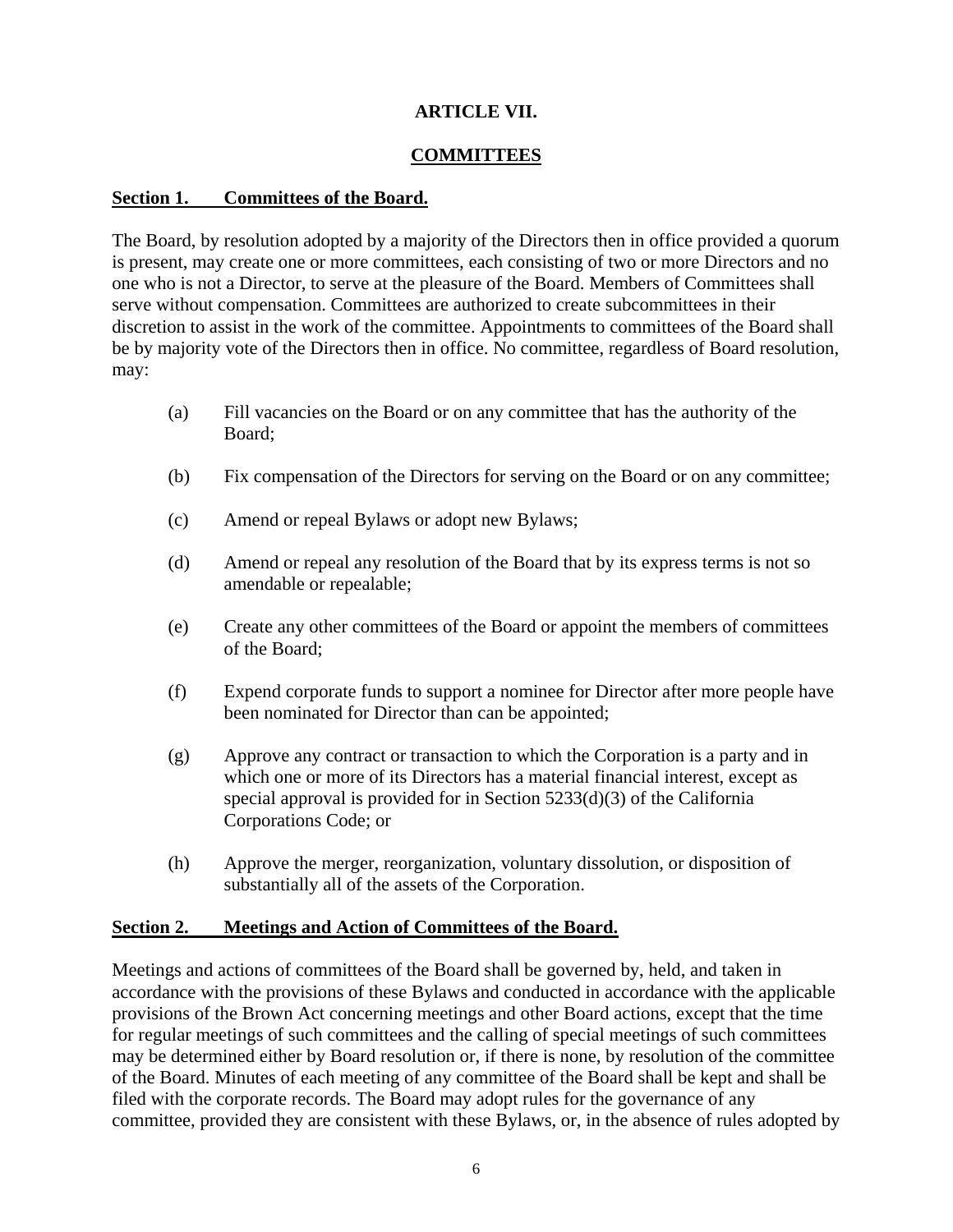the Board, the committee may adopt such rules. The below enumerated committees may be created by the Board, but are not limited to:

# **Section 3. Advisory Committees.**

The Board may also create one or more advisory committees which may contain any number of Director and non-Director committee members. None of the powers of the Board can be delegated to any advisory committee, except that management of the Corporation's activities may be delegated to such a committee to the same extent that those powers may be delegated to anyone pursuant to California Corporations Code §5210 and other provisions of these Bylaws.

### **Section 4. Audit Committee.**

The Corporation shall have an Audit Committee consisting of at least two (2) Directors appointed by the Board. Directors who are employees or officers of the Corporation or who receive, directly or indirectly, any consulting, advisory, or other compensatory fees from the Corporation (other than for service as Director) may not serve on the Audit Committee. The Audit Committee shall perform the duties, but are not limited to:

- (a) Assisting the Board in choosing an independent auditor and recommending termination of the auditor, if necessary;
- (b) Negotiating the auditor's compensation;
- (c) Conferring with the auditor regarding the Corporation's financial affairs; and
- (d) Reviewing and accepting or rejecting the audit.

Members of the Audit Committee shall not receive compensation for their service on the Audit Committee. If the Corporation has a Finance Committee, a majority of the members of the Audit Committee may not concurrently serve as members of the Finance Committee, and the chair of the Audit Committee may not serve on the Finance Committee. Members of the Audit Committee shall not include the President and the Treasurer.

# **ARTICLE VIII.**

# **OFFICERS**

# **Section 1. Officers of the Corporation.**

The officers of the Corporation shall be a President, a Vice President, a Secretary, a Treasurer, and an Executive Director. The Corporation may also have, at the Board's discretion, one or more Assistant Secretaries, one or more Assistant Treasurers, and such other officers as may be appointed in accordance with Section 3 of this Article. Any number of offices may be held by the same person, except that neither the Secretary nor the Treasurer may serve concurrently as the President and the Executive Director may not hold any other office.

# **Section 2. Election of Officers.**

The officers of the Corporation, except the Executive Director and those appointed under Section 3 of this Article, shall be chosen annually by the Board for one-year terms starting on January 1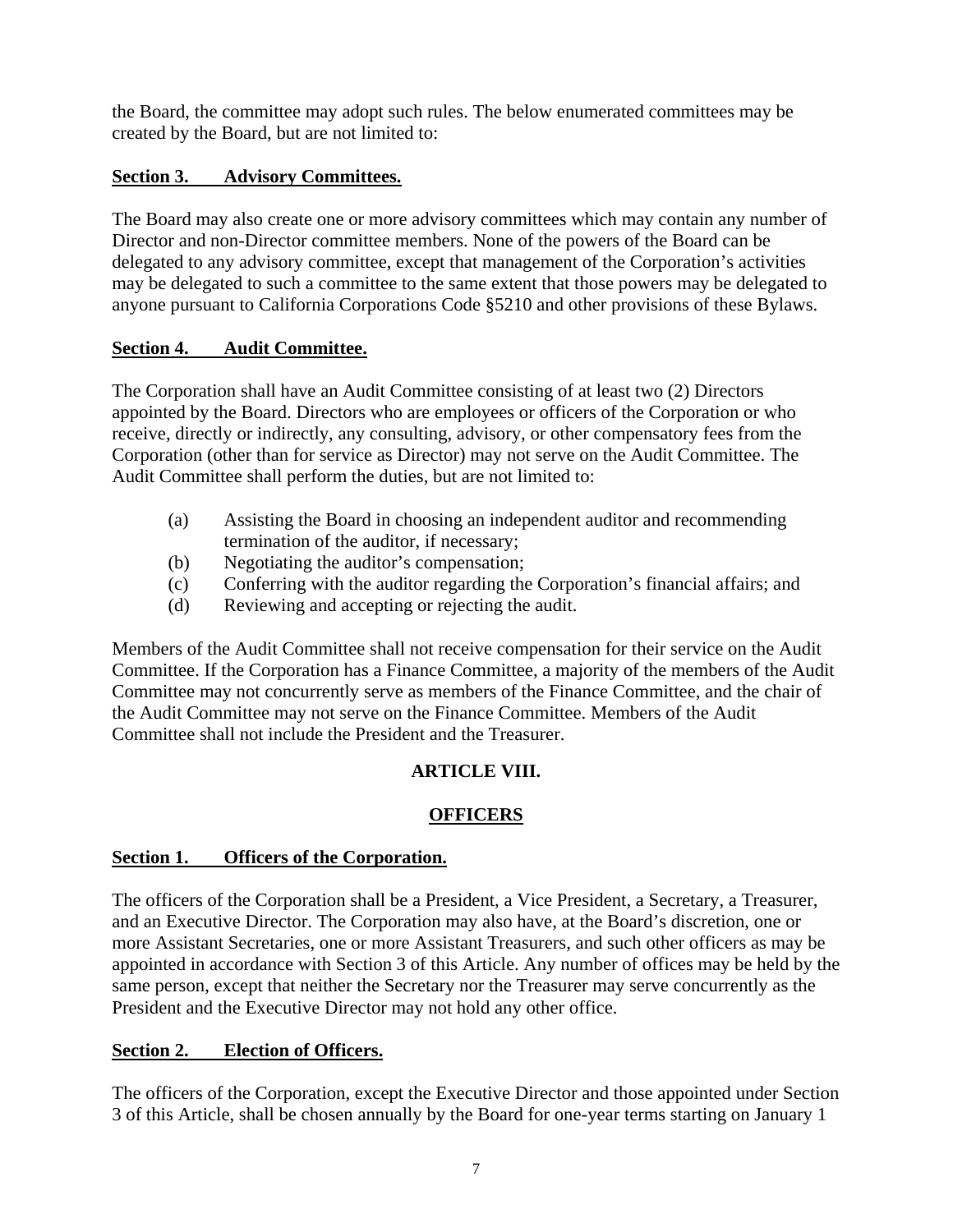and shall serve at the pleasure of the Board, subject to the rights, if any, of any officer under any contract of employment, and subject to the approval of the City Council.

# **Section 3. Other Officers.**

The Board may appoint and may authorize the President or other officer to appoint any other officers that the Corporation may require. Each officer so appointed shall have the title, hold office, have the authority, and perform the duties specified in the Bylaws or determined by the Board.

# **Section 4. Removal of Officers.**

Without prejudice to any rights of an officer, any officer may be removed with or without cause by the Board and also by any officer on whom the Board may confer that power of removal.

# **Section 5. Resignation of Officers.**

Any officer may resign at any time by giving written notice to the Corporation. The resignation shall take effect as of the date the notice is received or at any later time specified in the notice and, unless otherwise specified in the notice, the resignation need not be accepted to be effective. Any resignation shall be without prejudice to the rights, if any, of the Corporation. An officer may not rescind, revoke, or withdraw a resignation.

### **Section 6. Vacancies in Office.**

A vacancy in any office because of death, resignation, removal, disqualification, or any other cause shall be filled in the manner prescribed in these Bylaws for regular appointments to that office.

# **ARTICLE IX.**

# **RESPONSIBILITIES OF OFFICERS**

# **Section 1. President.**

The President shall preside at all Board meetings and shall have such other powers and duties as the Board or the Bylaws may prescribe.

### **Section 2. Vice President.**

If the President is absent or disabled, the Vice President shall perform all duties of the President. When so acting, the Vice President shall have all powers of and be subject to all restrictions on the President. The Vice President shall have such other powers and perform such other duties as the Board or the Bylaws may prescribe.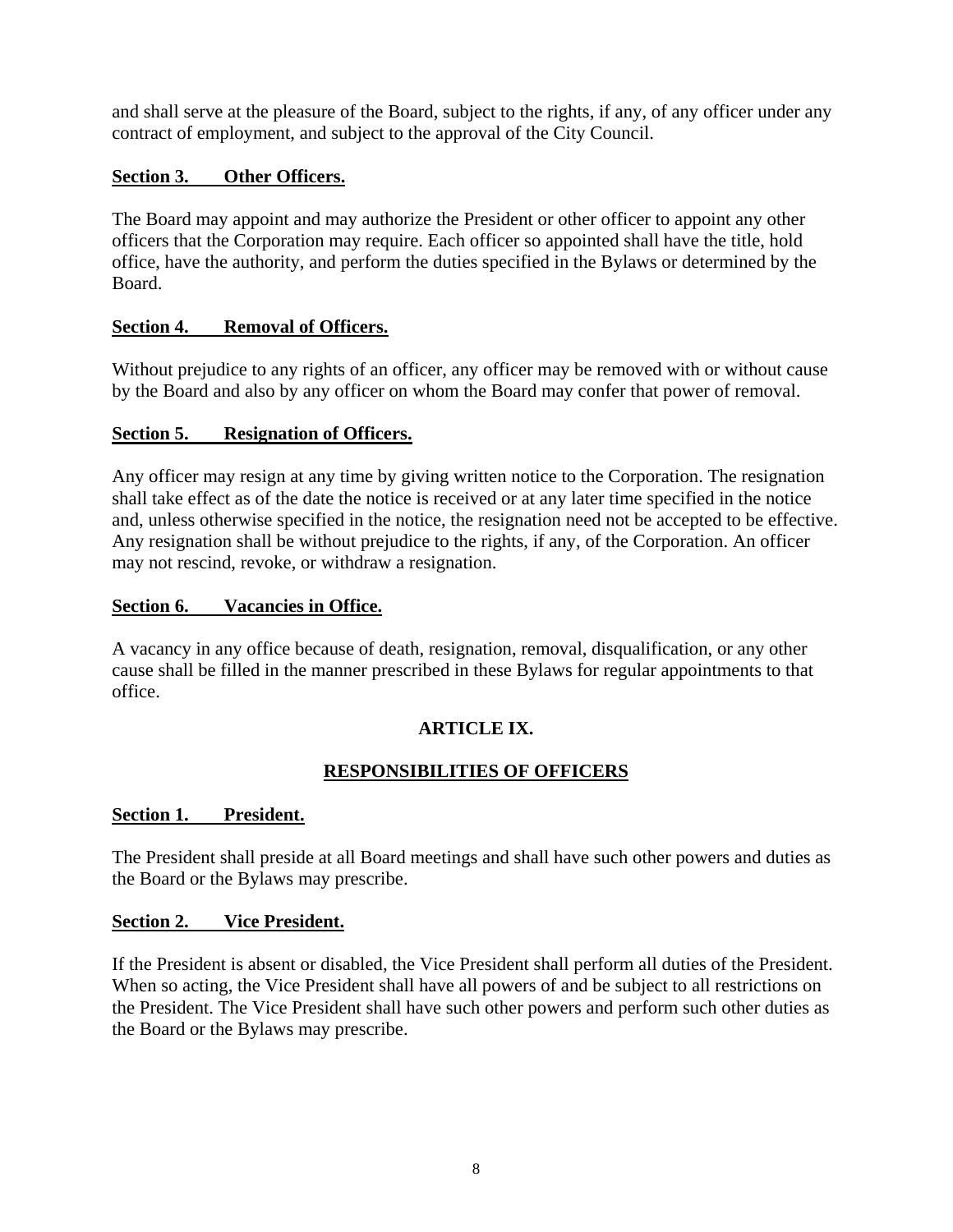# **Section 3. Secretary.**

The Secretary shall keep or cause to be kept, at the Corporation's principal office or such other place as the Board may direct, a book of minutes of all meetings, proceedings, and actions of the Board and of committees of the Board. The minutes of meetings shall include the time and place that the meeting was held, whether the meeting was annual, regular, or special, and, if special, how authorized, the notice given, and the names of those present at Board and committee meetings. The Secretary shall keep or cause to be kept, at the principal office in California, a copy of the Articles of Incorporation and Bylaws, as amended to date.

The Secretary shall give, or cause to be given, notice of all meetings of the Board and of committees of the Board required by these Bylaws to be given. The Secretary shall keep the corporate seal in safe custody and shall have such other powers and perform such other duties as the Board or the Bylaws may prescribe.

### **Section 4. Treasurer.**

The Treasurer shall be the chief financial officer of the Corporation and shall keep and maintain, or cause to be kept and maintained, adequate and correct books and accounts of the Corporation's properties and transactions. The Treasurer shall send or cause to be given to the Directors such financial statements and reports as are required to be given by law, by these Bylaws, or by the Board.

The books of account shall be open to inspection by any Director at all reasonable times. The Treasurer shall deposit, or cause to be deposited, all money and other valuables in the name and to the credit of the Corporation with such depositories as the Board may designate, shall disburse the Corporation's funds as the Board may order, shall render to the President and the Board, when requested, an account of all transactions as Treasurer and of the financial condition of the Corporation, and shall have such other powers and perform such other duties as the Board or the Bylaws may prescribe.

If required by the Board, the Treasurer shall give the Corporation a bond in the amount and with the surety or sureties specified by the Board for faithful performance of the duties of the office and for restoration to the Corporation of all of its books, papers, vouchers, money, and other property of every kind in the possession or under the control of the Treasurer on his or her death, resignation, retirement, or removal from office.

# **Section 5. Executive Director.**

The Board shall appoint an Executive Director, who shall serve as the Corporation's chief executive officer at the pleasure of the Board and whose terms and conditions of employment shall be specified by the Board. The Executive Director shall be responsible for the day-to-day administration of the Corporation and shall have other such powers and duties as are prescribed by the Board. The Executive Director shall hire, direct, and discharge all other agents and employees, who shall have such authority and perform such duties as may be required to carry out the operations of the Corporation in accordance with the policies established by the Board.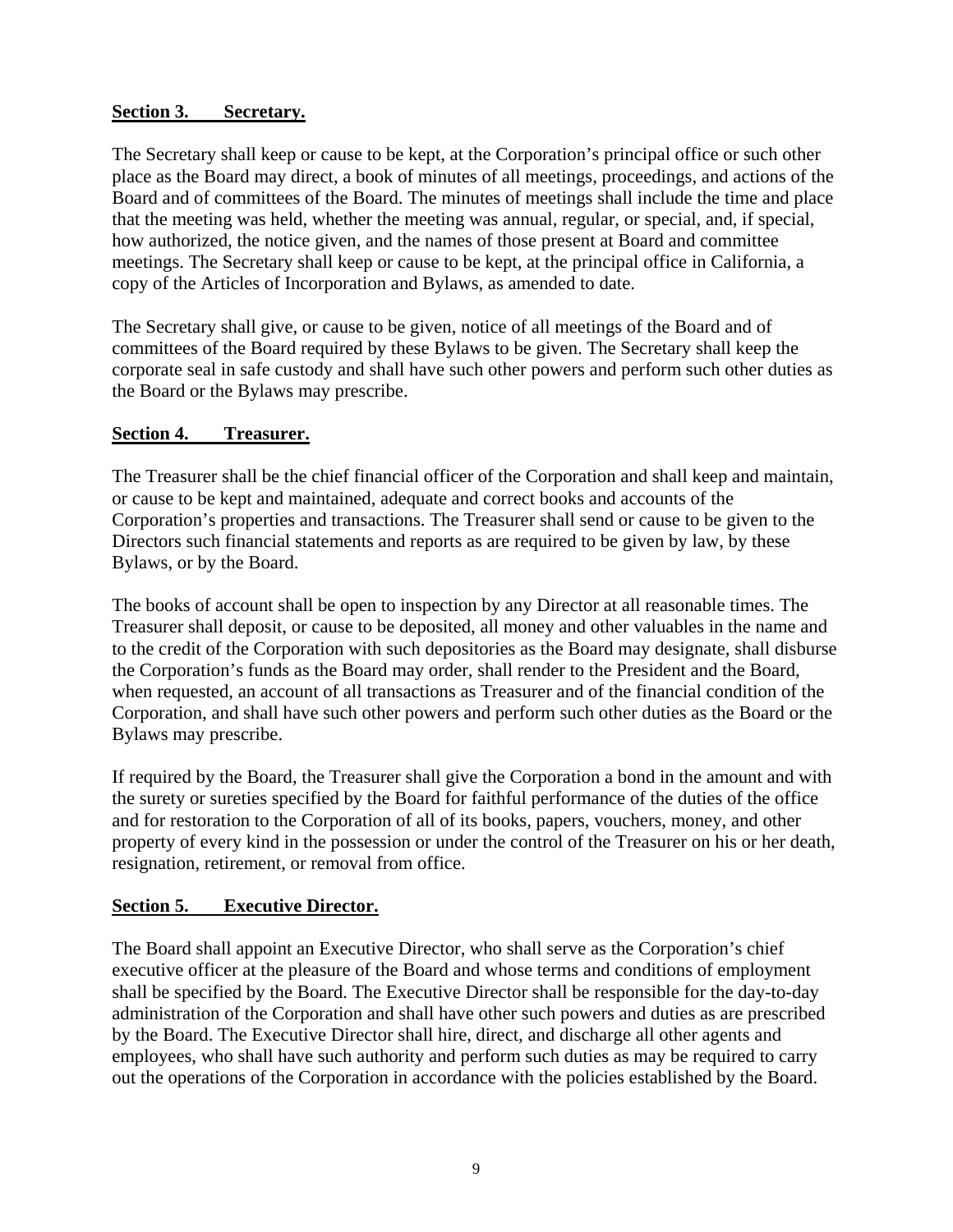Unless excused by the Board's presiding officer or committee chair, the Executive Director shall attend all meetings of the Board and committees, except the Audit Committee; provided, however, that the Board or any committee of the Board may enter into a closed session without the presence of the Executive Director at the President's discretion in compliance with the Brown Act.

# **ARTICLE X.**

# **STANDARD OF CARE**

### **Section 1. General.**

A Director shall perform the duties of a Director, including duties as a member of any committee of the Board on which the Director may serve, in good faith, in a manner such director believes to be in the best interest of this Corporation and with such care, including reasonable inquiry, as an ordinarily prudent person in a like situation would use under similar circumstances.

In performing the duties of a Director, a Director shall be entitled to rely on information, opinions, reports, or statements, including financial statements and other financial data, in each case prepared or presented by:

- (a) One (1) or more officers or employees of the Corporation whom the Director believes to be reliable and competent in the matters presented;
- (b) Counsel, independent accountants, or other persons as to matters which the Director believes to be within such person's professional or expert competence; or
- (c) A committee of the Board upon which the Director does not serve that is composed exclusively of any or any combination of Directors and persons described in subsection (a) and (b) of this Section 1, as to matters within its designated authority, which committee the Director believes to merit confidence, so long as in any such case, the Director acts in good faith, after reasonable inquiry when the need thereof is indicated by the circumstances and without knowledge that could cause such reliance to be unwarranted.

A person who performs the duties of a Director in accordance with the above shall have no liability based upon any failure or alleged failure to discharge that person's obligations as Director, including, without limiting the generality of the foregoing, any actions or omissions which exceed or defect a public or charitable purpose to which the Corporation, or assets held by it, are dedicated.

# **Section 2. Standard of Care - Investments.**

Except with respect to assets held for use or used directly in carrying out this Corporation's charitable activities, in investing, reinvesting, purchasing, acquiring, exchanging, selling, and managing this Corporation's investments, the Board shall avoid speculation, looking instead to the permanent disposition of the funds, considering the probable incomes, as well as the probable safety of this Corporation's capital.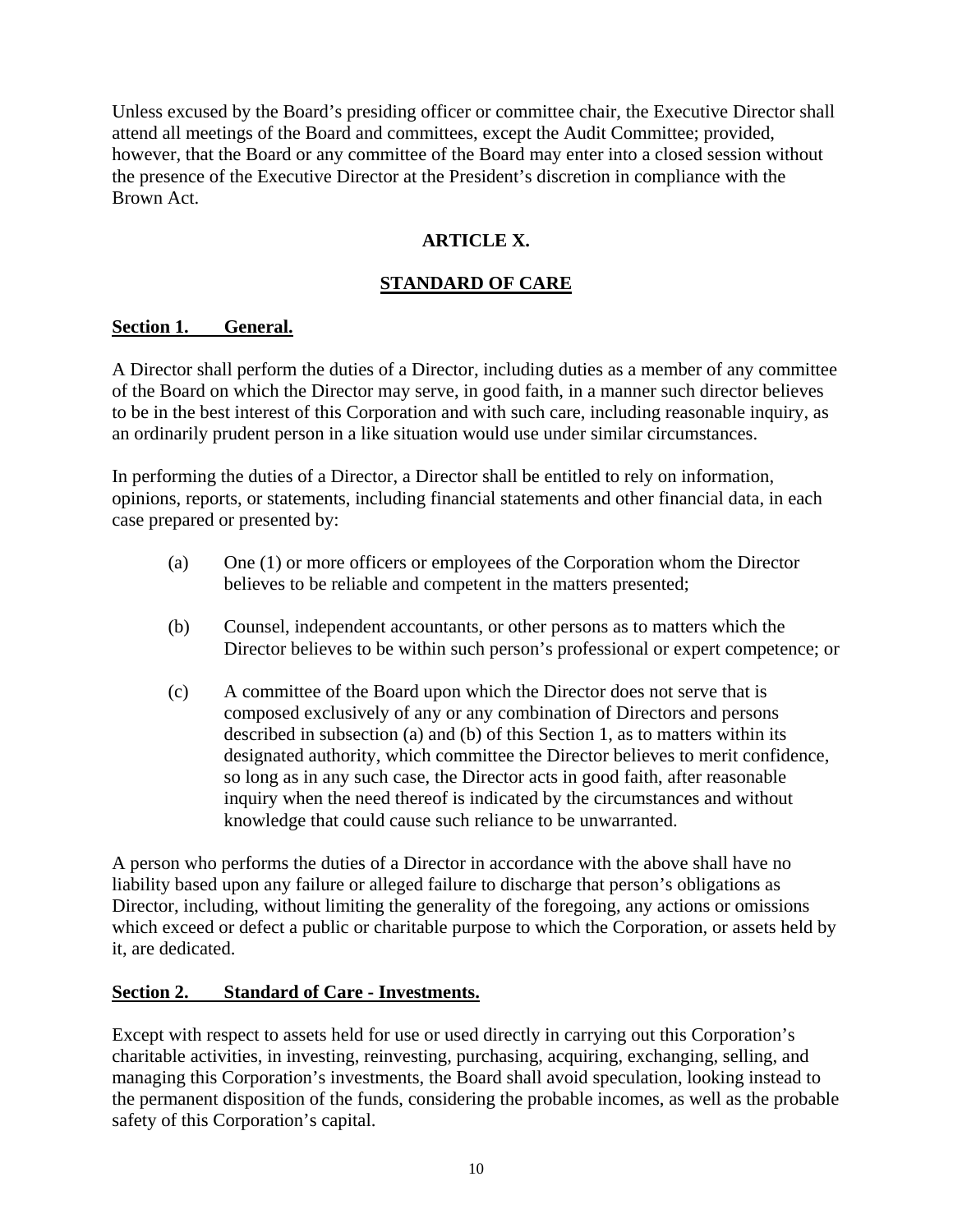### **Section 3. Standard of Care – Self-Dealing Transactions.**

The Board shall not approve a contract in which one of its Directors has a financial interest, pursuant to California Government Code Section 1090, or a self-dealing transaction, pursuant to Corporations Code Section 5233.

### **Section 4. Inspection.**

Every Director shall have the right at any reasonable time during the business hours of the Corporation to inspect and copy all books, records, and documents pursuant to the California Nonprofit Public Benefit Corporation Law and the California Public Records Act, and to inspect the physical properties of this Corporation.

# **ARTICLE XI.**

# **INDEMNIFICATION; LIABILITY OF THE CORPORATION**

### **Section 1. Right of Indemnity.**

To the fullest extent permitted by law, this Corporation shall indemnify its Directors, officers, employees, and other persons described as "agents" in Section 5238(a) of the California Corporations Code, including persons formerly occupying such position, against all expenses, judgments, fines, settlements and other amounts actually and reasonably incurred by them in connection with any "proceeding," as that term is used in that Section, and including an action by or in the right of the Corporation, by reason of the fact that the person is or was a person described in that Section. "Expenses," as used in these Bylaws, shall have the same meaning as in Section 5238(a) of the California Corporations Code.

### **Section 2. Approval of Indemnity.**

On written request to the Board by any person seeking indemnification under Section 5238(b) or Section 5238(c) of the California Corporations Code, the Board shall promptly determine under Section 5238(e) of the California Corporations Code whether the applicable standard of conduct set forth in Section 5238(b) or Section 5238(c) has been met and, if so, the Board shall authorize indemnification.

### **Section 3. Advancement of Expenses.**

To the fullest extent permitted by law and except as otherwise determined by the Board in a specific instance, expenses incurred by a person seeking indemnification under Sections 1 and 2 of this Article in defending any proceeding covered by those Sections shall be advanced by the Corporation before final disposition of the proceeding, on receipt by the Corporation of an undertaking by or on behalf of that person that the advance will be repaid unless it is ultimately determined that the person is entitled to be indemnified by the Corporation for those expenses.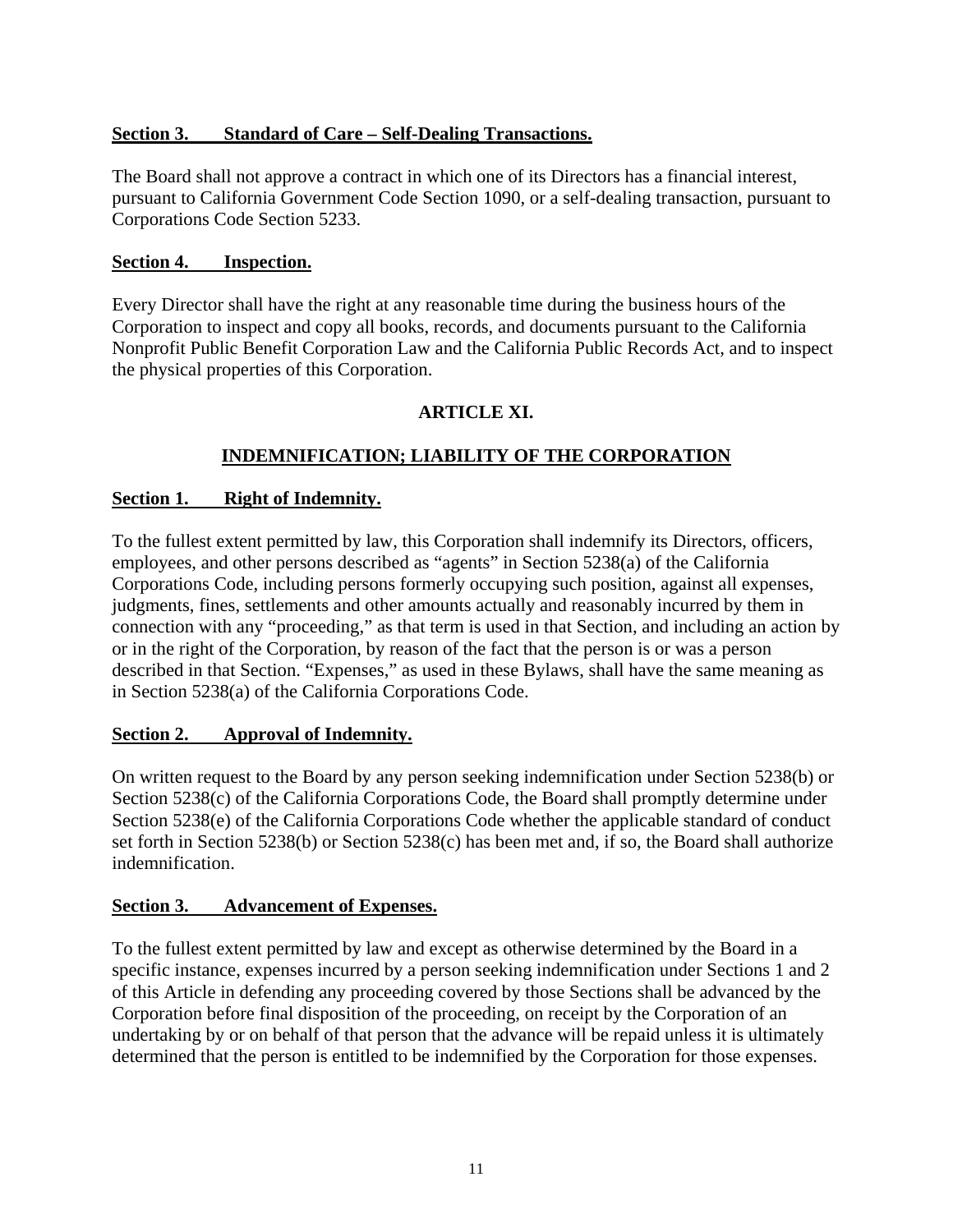### **Section 4. Insurance.**

The Corporation shall have the right to purchase and maintain insurance to the full extent permitted by law on behalf of its officers, Directors, employees, and other agents, against any liability asserted against or incurred by any officer, Director, employee, or agent in such capacity or arising out of the officer's, Director's employee's, or agent's status as such.

### **Section 5. Liability of the Corporation.**

The Corporation itself shall be responsible for the management and fiscal affairs of the Corporation and for the payment of any debts and liabilities incurred by the Corporation.

### **ARTICLE XII.**

# **RECORDS AND REPORTS**

### **Section 1. Maintenance of Corporate Records.**

The Corporation shall keep:

- (a) Adequate and correct books and records of account; and
- (b) Written minutes of the proceedings of its Board and committees of the Board.

The Corporation shall abide by the provisions of the California Public Records Act.

### **Section 2. Maintenance and Inspection of Articles and Bylaws.**

The Corporation shall keep at its principal office, or if its principal office is not in California, at its principal business office in this state, the original or a copy of the Articles of Incorporation and its Bylaws, as amended to date, which shall be open to inspection by the Directors at all reasonable times during office hours.

### **Section 3. Annual Report.**

The Board shall cause an annual report to be sent to the Directors within one hundred fifty (150) days after the end of the Corporation's fiscal year. That report shall contain the following information, in appropriate detail, for the fiscal year:

- (a) The assets and liabilities, including the trust funds, of the Corporation as of the end of the fiscal year;
- (b) The principal changes in assets and liabilities, including trust funds;
- (c) The revenue or receipts of the Corporation, both unrestricted and restricted to particular purposes;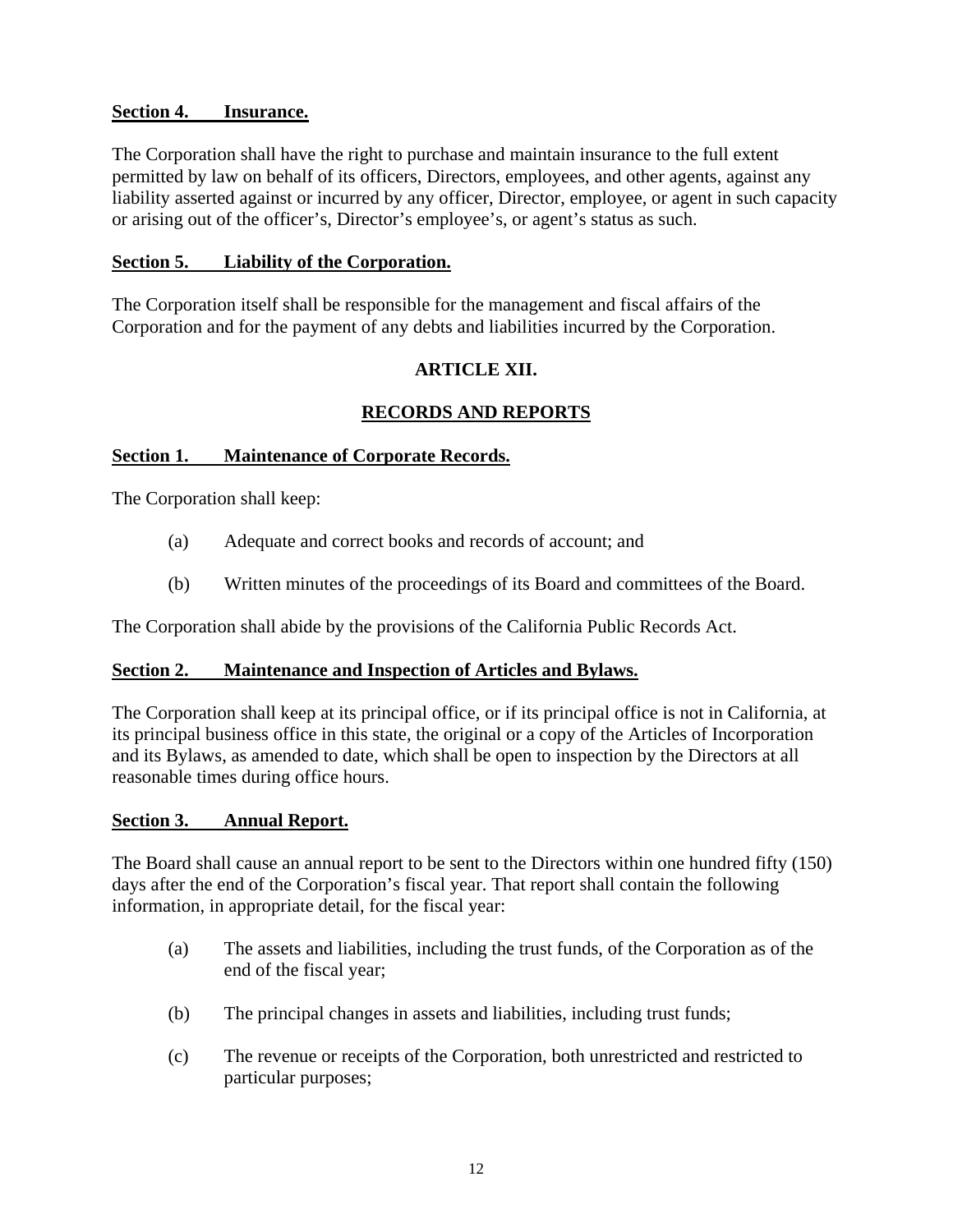- (d) The expenses or disbursements of the Corporation for both general and restricted purposes; and
- (e) Any information required by Section 4 of this Article.

The annual report shall be accompanied by a report on this Corporation prepared by independent accountants, or, if there is no such report, by the certificate of an authorized officer of the Corporation that the financial statements included in the annual report were prepared without audit from the Corporation's books and records.

This requirement of an annual report shall not apply if the Corporation receives less than \$25,000 in gross receipts during the fiscal year, provided, however, that the information specified above for inclusion in an annual report must be furnished annually to all Directors.

### **Section 4. Annual Statement of Certain Transactions and Indemnifications.**

The Corporation shall annually prepare and furnish to each Director a statement of any transaction or indemnification of the following kind within one hundred twenty (120) days after the end of the Corporation's fiscal year:

- (a) Any transaction in which the Corporation, its parent, or its subsidiary was a party;
- (b) Any transaction in which an "interested person" had a direct or indirect material financial interest; and
- (c) Any transaction which involved more than \$50,000, or was one of a number of transactions with the same interested person involving, in the aggregate, more than \$50,000. For the purposes of this subparagraph, and subparagraph (b) above, an "interested person" is either of the following:
	- i) Any Director or officer of the Corporation, its parent, or subsidiary (but mere common directorship shall not be considered such an interest); or
	- ii) Any holder of more than ten (10) percent of the voting power of the Corporation, its parent, or its subsidiary. The statement shall include a brief description of the transaction, the names of interested persons involved, their relationship to the Corporation, the nature of their interest in the transaction, and, if practicable, the amount of that interest, provided that if the transaction was with a partnership in which the interested person is a partner, only the interest of the partnership need be stated.
- (d) Any indemnifications or advances aggregating more than \$10,000 paid during the fiscal year to any officer or Director of the Corporation under Article X, Sections 1, 2 and 3 of these Bylaws.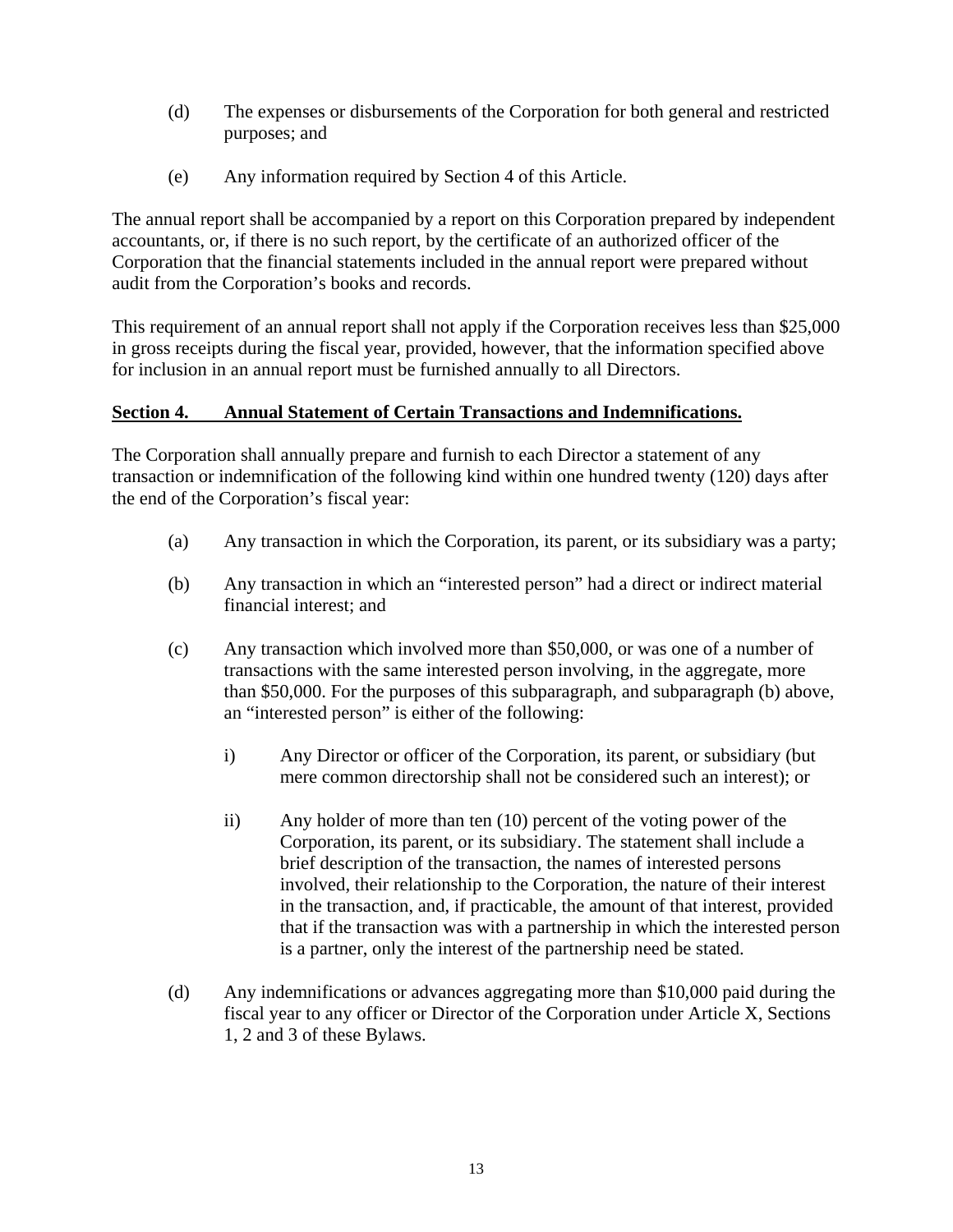# **ARTICLE XIII.**

# **MISCELLANEOUS**

### **Section 1. Fiscal Year.**

The fiscal year of this Corporation shall end each year on June 30.

### **Section 2. Contracts.**

All contracts entered into on behalf of this Corporation must be authorized by the Board, or, where the contract is for less than twenty-five thousand dollars (\$25,000), by the President, Treasurer, or Executive Director.

### **Section 3. Execution of Checks.**

Except as otherwise provided by law, every check, draft, promissory note, money order, or other evidence of indebtedness of the Corporation shall be signed by such individuals as are authorized by the Board.

### **Section 4. Independent Audit.**

The Corporation shall retain an independent auditor and conduct annual independent audits in accordance with the applicable provisions of the Supervision of Trustees and Fundraisers for Charitable Purposes Act (commencing with Section 12586 of the California Government Code).

### **Section 5. Amendment of Bylaws.**

The Bylaws may be amended or repealed and new Bylaws adopted by the vote of a majority of all the Directors then in office and the approval of the City Council. Such amended or newly adopted Bylaws shall take effect immediately upon approval of the City Council.

### **Section 6. Applicable Law.**

This Corporation shall be subject to any and all applicable state, federal, and local laws, including, but not limited to, such laws as may be applicable as a result of the Corporation's affiliation with the City.

### **Section 7. Ralph M. Brown Act.**

All meetings of the Board of Directors, or any committee thereof, shall be called, noticed, held and conducted in accordance with the applicable provisions of the Ralph M. Brown Act (commencing with Section 54950 of the California Government Code).

### **Section 8. Conflict of Interest.**

The Board shall develop, establish, and implement a conflict of interest policy. The policy shall provide that the Board and the Corporation's agents and employees shall not be financially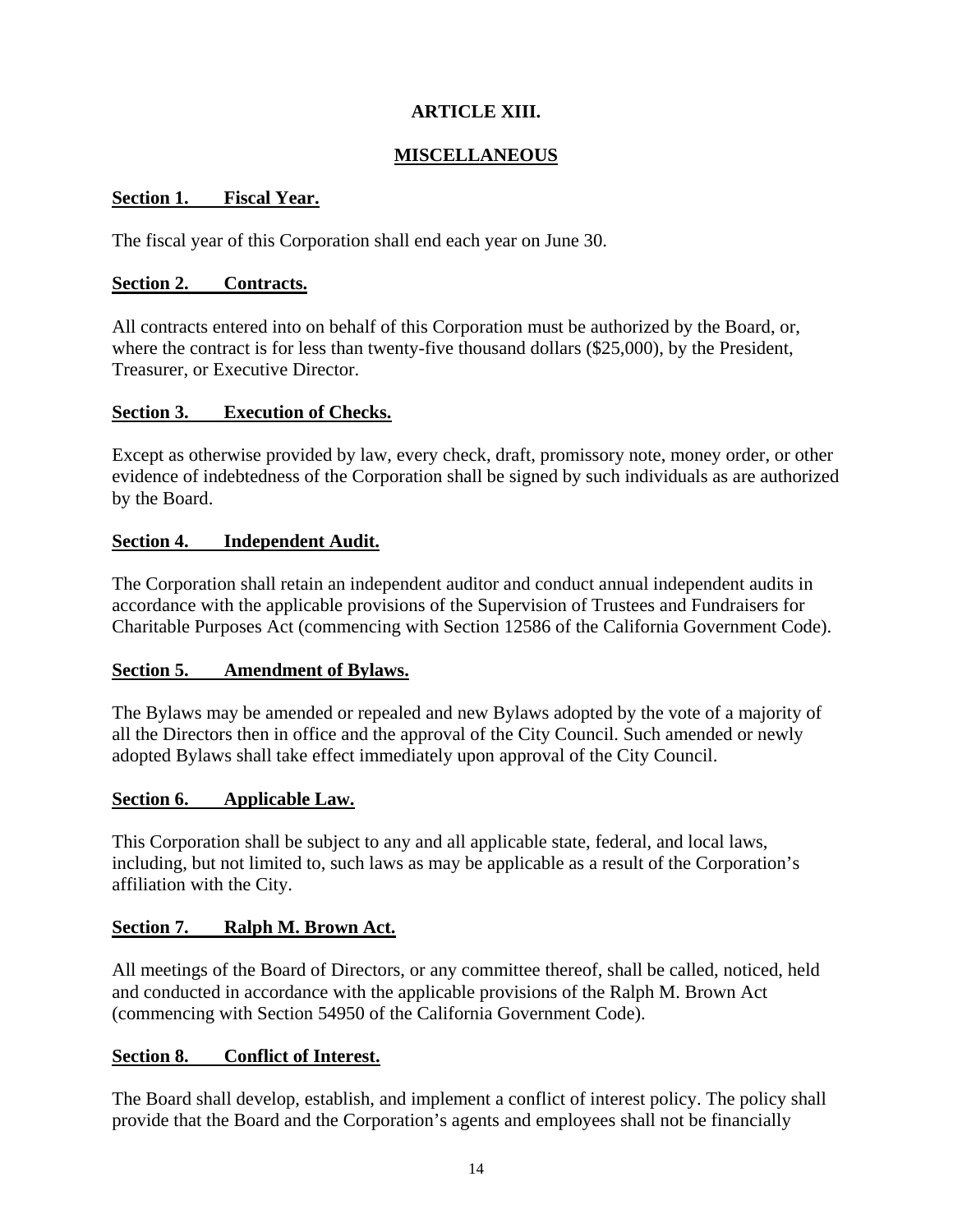interested in a contract made by them in their official capacity, or by anybody or board of which they are members pursuant to Government Code Section 1090. In addition, the Corporation shall not authorize any contract in which an officer of the City of San Bruno has a financial interest, either directly or through a body or board of which they are members. Nor shall the Board, its agents, or its employees be purchasers at any sale or vendors at any purchase made by them in their official capacity pursuant to Government Code Section 1090.

### **ARTICLE XIV.**

### **DISSOLUTION OF THE CORPORATION**

Subject to the provisions governing distribution upon dissolution set forth in the Articles of Incorporation of the Corporation, in the event of a dissolution of the Corporation the residual assets shall be distributed as provided in the Articles of Incorporation.

### **ARTICLE XV.**

# **CONSTRUCTION AND DEFINITIONS**

Unless the context requires otherwise, the general provisions, rules of construction, and definitions in the General Provisions of the California Nonprofit Corporation Law and the California Nonprofit Public Benefit Corporation Law shall govern the construction of the Bylaws. Without limiting the generality of the preceding sentence, the masculine gender includes the feminine and neuter, the singular includes the plural, the plural includes the singular, and the term "person" includes both a legal entity and a natural person.

### **ARTICLE XVI.**

# **APPROVAL OF THE CITY COUNCIL**

In addition to the City Council having the authority to designate and remove Directors pursuant to Article V, the following actions shall require approval by the City Council:

- (a) Any change in the Articles of Incorporation or Bylaws of the Corporation;
- (b) Adoption, amendment, or repeal of the Corporation's investment policy and its spending policy;
- (c) The Corporation's annual budget;
- (d) Adoption, amendment, or repeal of the Corporation's grant policies;
- (e) Election of officers of the Corporation;
- (f) Any agreement for the management of the affairs of the Corporation;
- (g) Acquisition of real estate or of any project that would require the use of City property or resources;